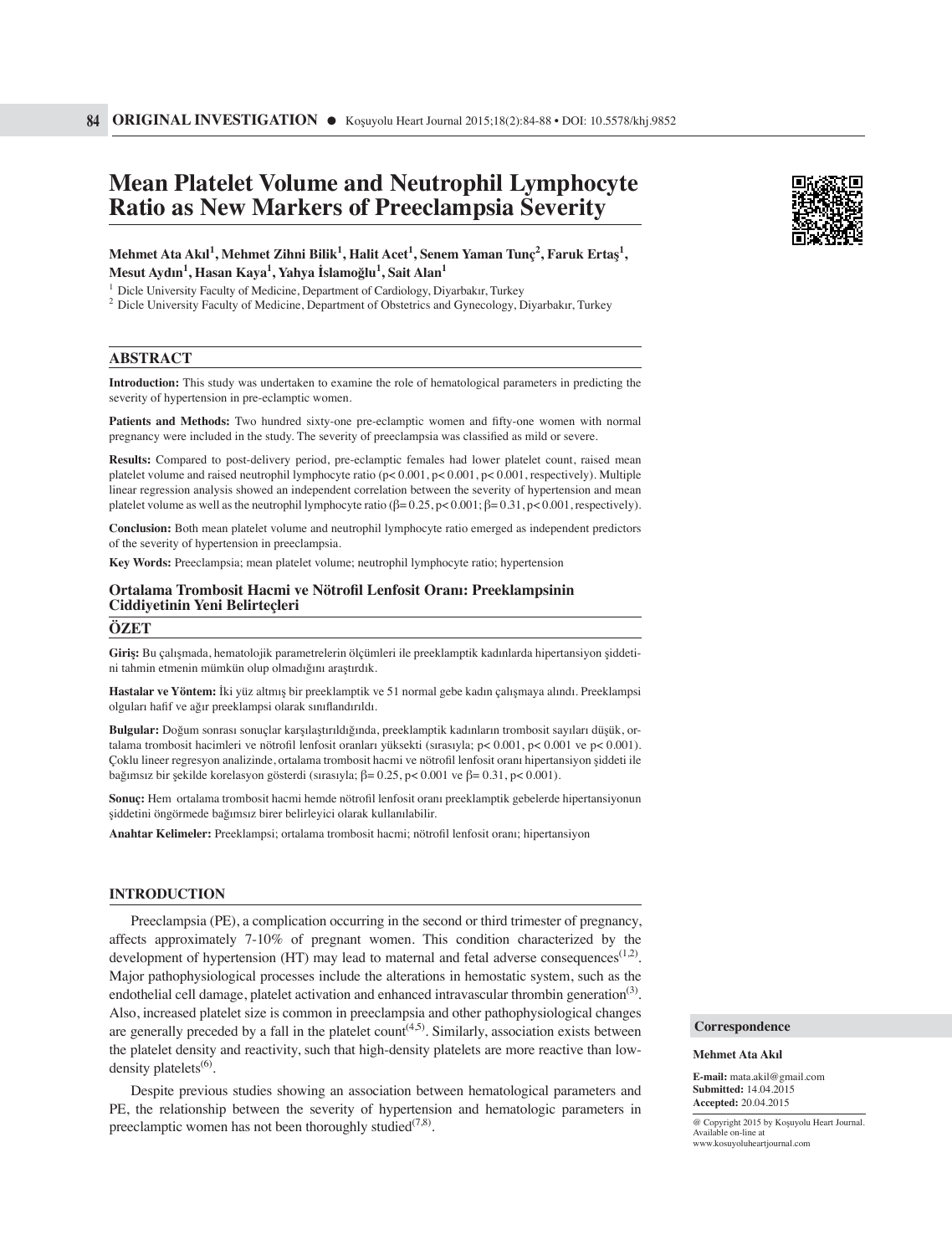This study was undertaken to investigate the relationship between the severity of hypertension (HT) and hematologic parameters in preeclamptic women that can be measured by a simple complete blood count.

## **PATIENTS and METHODS**

This study was conducted with the inclusion of consecutive patients who were followed up for newly diagnosed PE at Dicle University Medical Faculty Hospital between May 2006 and May 2013. Preeclampsia was defined as the new onset of hypertension characterized by systolic blood pressure  $\geq 140$ mmHg or diastolic  $\geq 90$  mmHg at bed rest on at least two occasions 6 hours apart, combined with proteinuria  $\geq 0.3$  gr/24 hour, after the 20<sup>th</sup> week of pregnancy. A random urine protein determination of 30 mg/dL or  $1 +$  on dipstick was considered suggestive of, but not diagnostic for pre-eclampsia.

Patients were categorized as those with mild or severe PE. Preeclampsia was considered severe if any of the following criteria was met: systolic blood pressure ≥ 160 mmHg or diastolic  $\geq 110$  mmHg, or proteinuria  $\geq 5$  g/24 h (or  $\geq 3$  + on dipstick). Control group (n= 51) comprised women with non-preeclamptic healthy pregnancies. Patients with diabetes mellitus, history of hypertension, renal disorder, chronic systemic disease, placenta previa, abruptio placenta, polyhydramnios, multiple pregnancy, major fetal anomaly, HELLP syndrome (hemolysis, elevated liver enzymes, and low platelet count), and maternal or fetal infection were excluded from the study.

Automated blood counter Cell-Dyn 4000 (Abbott Diagnostics, Santa Clara, CA, USA) was used to measure the complete blood count parameters. Biochemical parameters were determined by Abbott Architect c16000 (Abbott Park, Illinois, USA) chemistry analyzer. The study has been carried out in accordance with the

Declaration of Helsinki (2008) of the World Medical Association and approved by the Ethics Committee of Dicle University Medical Faculty.

## **Statistical Analysis**

All data collected were stored in a computerized database. To evaluate the differences between the two groups, "t test: two sample-test assuming different variances" was used. The Pearson correlation test was used to determine the correlations between the parameters tested. Independent relationships between the severity of HT and hematological parameters were assessed by backward stepwise multiple linear regression analysis, through the inclusion of the parameters associated with severity of HT in bivariate analysis. Standardized β regression coefficients and their significance from multiple linear regression analysis were reported. The SPSS 13.0 computer program was used for statistical analyses. A p value less than 0.05 was considered statistically significant.

## **RESULTS**

The result of hematological parameters tested in patient and control groups are presented as mean  $\pm$  SD values in tables. A total of 312 women met the study inclusion criteria. Demographic characteristics and the results of biochemical parameters are shown in Table 1. Patients with mild or severe PE were not significantly different from controls in terms of age, number of pregnancies, and biochemical test results, while the difference in blood pressure was significant  $(p< 0.001)$ .

The results for complete blood count are summarized in Table 2. There were no significant differences in red blood cell (RBC), hemoglobin, hematocrit, red cell distribution width, mean cell volume, mean cell hemoglobin and mean cell hemoglobin concentration between the three groups. However, white blood

| Table 1. Demographic characteristics and biochemical parameters among the patients |                      |                       |                              |  |  |
|------------------------------------------------------------------------------------|----------------------|-----------------------|------------------------------|--|--|
|                                                                                    | Control $(n=51)$     | Mild PE $(n=151)$     | Severe PE $(n=110)$          |  |  |
| Age (years)                                                                        | $30 \pm 7$           | $31.5 \pm 7$          | $31.7 \pm 7$                 |  |  |
| NP(n)                                                                              | $4 \pm 2.7$          | $4.4 \pm 3.2$         | $4.6 \pm 3.2$                |  |  |
| $BP$ (mmHg)                                                                        | $115 \pm 5/75 \pm 5$ | $145 \pm 7/90 \pm 3*$ | $158 \pm 13 / 102 \pm 5$ *** |  |  |
| Glucose $(mg/dL)$                                                                  | $82 \pm 43$          | $89 \pm 29$           | $92 \pm 34$                  |  |  |
| BUN (mg/dL)                                                                        | $22 \pm 9$           | $21 \pm 10$           | $23 \pm 9$                   |  |  |
| Kreatin $(mg/dL)$                                                                  | $0.6 \pm 0.1$        | $0.5 \pm 0.1$         | $0.6 \pm 0.1$                |  |  |
| AST(U/L)                                                                           | $30 \pm 18$          | $34 \pm 21$           | $42 \pm 30$                  |  |  |
| ALT(U/L)                                                                           | $25 \pm 12$          | $29 \pm 16$           | $31 \pm 22$                  |  |  |
| LDH (U/L)                                                                          | $321 \pm 88$         | $344 \pm 112$         | $375 \pm 134$                |  |  |
| T. Bilirubin (mg/dL)                                                               | $0.4 \pm 0.1$        | $0.5 \pm 0.3$         | $0.6 \pm 0.3$                |  |  |
| T. Protein $(g/dL)$                                                                | $6.8 \pm 2.5$        | $6.4 \pm 3.3$         | $6.5 \pm 3.3$                |  |  |
| Albumin $(g/dL)$                                                                   | $2.4 \pm 0.4$        | $2.4 \pm 0.3$         | $2.3 \pm 0.4$                |  |  |

NP: Number of pregnancies, BP: Blood pressure, AST: Aspartate aminotransferase, ALT: Alanine aminotransferase, LDH: Lactate dehydrogenase, BUN: Blood urea nitrogen, PE: Preeclampsia.

Values are expressed as numbers of subjects, percentages, and means ± SD \*p< 0.001 vs. control group; \*\*p< 0.001 vs. Mild PE.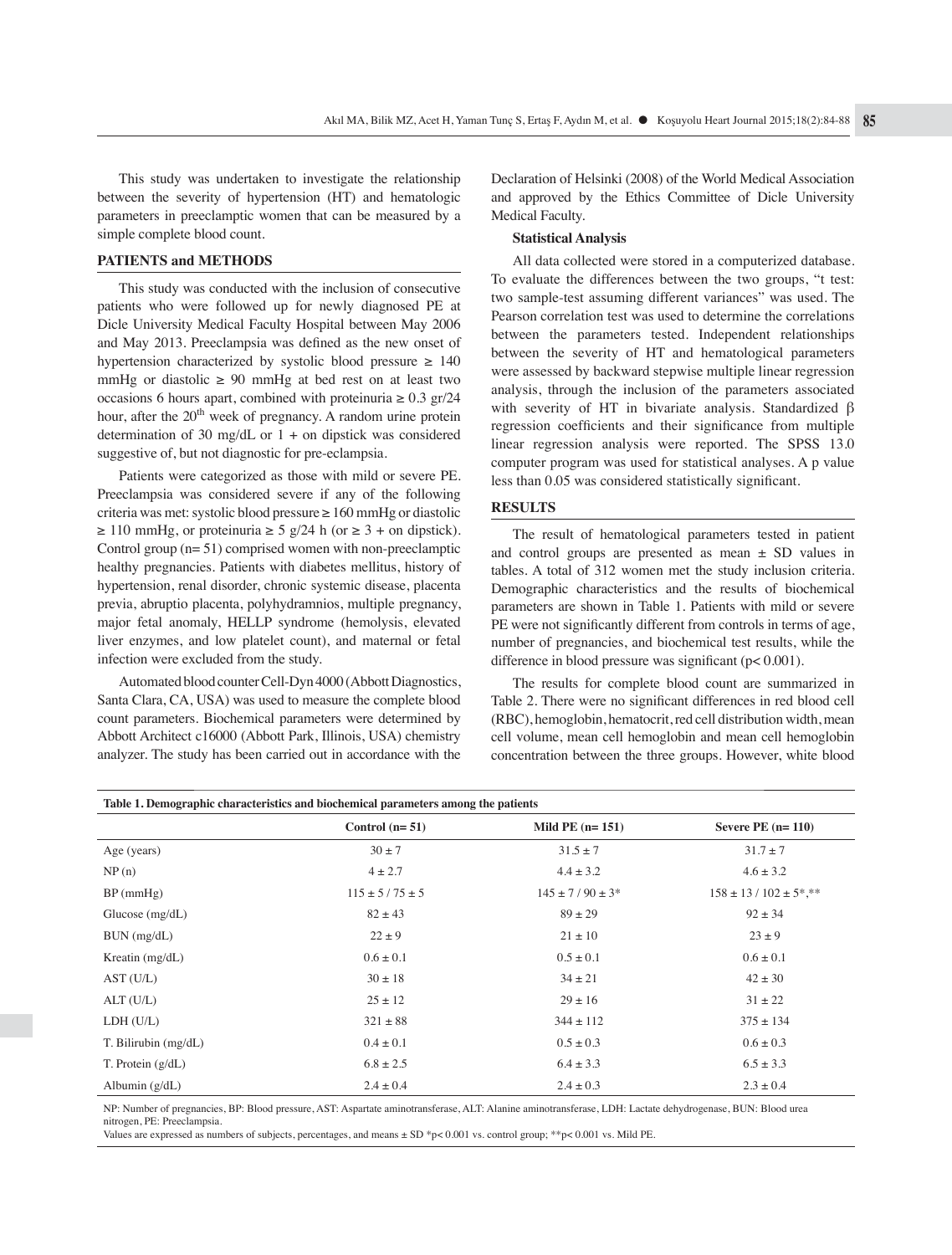| Table 2. Complete blood count in patient and control groups |                  |                   |                     |  |  |
|-------------------------------------------------------------|------------------|-------------------|---------------------|--|--|
|                                                             | Control $(n=51)$ | Mild PE $(n=151)$ | Severe PE $(n=110)$ |  |  |
| WBC $(x10^9/L)$                                             | $9.7 \pm 3$      | $12.5 \pm 3.5^*$  | $12.7 \pm 3.6^*$    |  |  |
| RBC $(x10^{12}/L)$                                          | $4.3 \pm 0.5$    | $4.1 \pm 0.5$     | $4.1 \pm 0.6$       |  |  |
| Haemoglobin $(g/dL)$                                        | $12 \pm 1.4$     | $11.5 \pm 1.8$    | $11.3 \pm 1.7$      |  |  |
| Haematocrit $(\%)$                                          | $35 \pm 4$       | $34 \pm 5$        | $34 \pm 5$          |  |  |
| PLT $(x10^9/L)$                                             | $262 \pm 67$     | $237 \pm 79*$     | $213 \pm 76$ ***    |  |  |
| $RDW$ $(\%)$                                                | $17.3 \pm 2.9$   | $17.8 \pm 2.5$    | $17.7 \pm 2.8$      |  |  |
| MCV(fL)                                                     | $85.7 \pm 7$     | $84.4 \pm 7.3$    | $83.5 \pm 7$        |  |  |
| $MCH$ (pg)                                                  | $28.5 \pm 2.8$   | $28 \pm 3$        | $28 \pm 2.8$        |  |  |
| $MCHC$ ( $g/dL$ )                                           | $33.2 \pm 1.5$   | $33.1 \pm 1.3$    | $33.3 \pm 1.1$      |  |  |
| MPV(fL)                                                     | $7.5 \pm 0.5$    | $8.5 \pm 1.5^*$   | $9.2 \pm 1.5$ ***   |  |  |
| Neu $(\%)$                                                  | $61.8 \pm 5$     | $77.6 \pm 9*$     | $80.5\pm8***$       |  |  |
| Lym $(\%)$                                                  | $29.3 \pm 4$     | $17.1 \pm 8*$     | $15.5 \pm 7***$     |  |  |
| Neu/Lym                                                     | $4.5 \pm 1.5$    | $6.2 \pm 4*$      | $7.5 \pm 5***$      |  |  |

WBC: White blood cell count, RBC: Red blood cell count, PLT: Platelet count, RDW: Red cell distribution width, MCV: Mean cell volume, MCH: Mean cell hemoglobin, MCHC: Mean cell hemoglobin concentration, MPV: Mean platelet volume, Neu: Neutrophil count, Lym: Lymphocyte count, Neu/Lym: Neutrophil lymphocyte ratio, PE: Preeclampsia.

Values are expressed as numbers of subjects, percent ages, and means ± SD \*p< 0.001 vs. control group; \*\*p< 0.01 vs. Mild PE.

cell count (WBC), mean platelet volume (MPV), neutrophil count and neutrophil lymphocyte ratio (NLR) were significantly higher in mild and severe PE groups than in controls ( $p < 0.001$ , p< 0.001, p< 0.001, and p< 0.001, respectively) in addition to a significantly lower platelet and lymphocyte counts among mild or severe PE patents (p< 0.001, p< 0.001, respectively). In addition, the platelet and lymphocyte counts were significantly lower (p< 0.01, p< 0.01, respectively), and MPV, neutrophil count, and NLR were significantly higher among severe PE patients in comparison with patients with mild PE ( $p$  < 0.01,  $p$  < 0.01, p< 0.01, respectively). For the overall group of pregnant women, correlations were observed between systolic blood pressure and age, number of pregnancies, total protein, WBC, RBC, hemoglobin, platelet count, MPV, neutrophil count, lymphocyte count, and NLR  $[r= 0.17, p< 0.01; r= 0.12, p< 0.05;$  $r = -0.14$ ,  $p < 0.01$ ;  $r = 0.19$ ,  $p < 0.001$ ;  $r = -0.12$ ,  $p < 0.01$ ;  $r = -0.12$ , p< 0.01; r= -0.20, p< 0.001; r= 0.30, p< 0.001; r= 0.46, p< 0.001;  $r= -0.46$ ,  $p< 0.001$ ;  $r= 0.21$ ,  $p< 0.001$ , respectively]. Similarly, the diastolic blood pressure correlated with glucose, total protein, WBC, platelet count, MPV, neutrophil count, lymphocyte count and NLR  $[r=0.11, p< 0.05; r=.011, p< 0.05; r=.023, p< 0.001;$  $r = -0.21$ ,  $p < 0.001$ ;  $r = 0.30$ ,  $p < 0.001$ ;  $r = 0.44$ ,  $p < 0.001$ ;  $r = -0.44$ , p< 0.001; r= 0.18, p< 0.001, respectively] (Table 3).

Multiple linear regression analysis showed an independent correlation between the severity of hypertension and MPV as well as the NLR [β = 0.25, p < 0.001; β = 0.65, p < 0.001; β =  $-0.71$ , P< 0.001; β= 0.31, p< 0.001, respectively] (Table 3).

#### **DISCUSSION**

To the best of our knowledge, this is the first report in the literature to evaluate the association between the severity of PE and hematologic parameters in preeclamptic patients. The main findings of this study suggest that (i) MPV increases with the severity of PE, (ii) neutrophil count increases, but lymphocyte count decreases with the severity of PE (iii) NLR increases with the severity of PE, (iv) and also these exhibit an independent correlation with the severity of PE (Figure 1).

Increased platelet activity is associated with increased platelet volume. Large platelets that contain more dense granules are metabolically and enzymatically more active than small platelets<sup> $(9)$ </sup>.



**Figure 1.** Association between the severity of PE and mean platelet volume.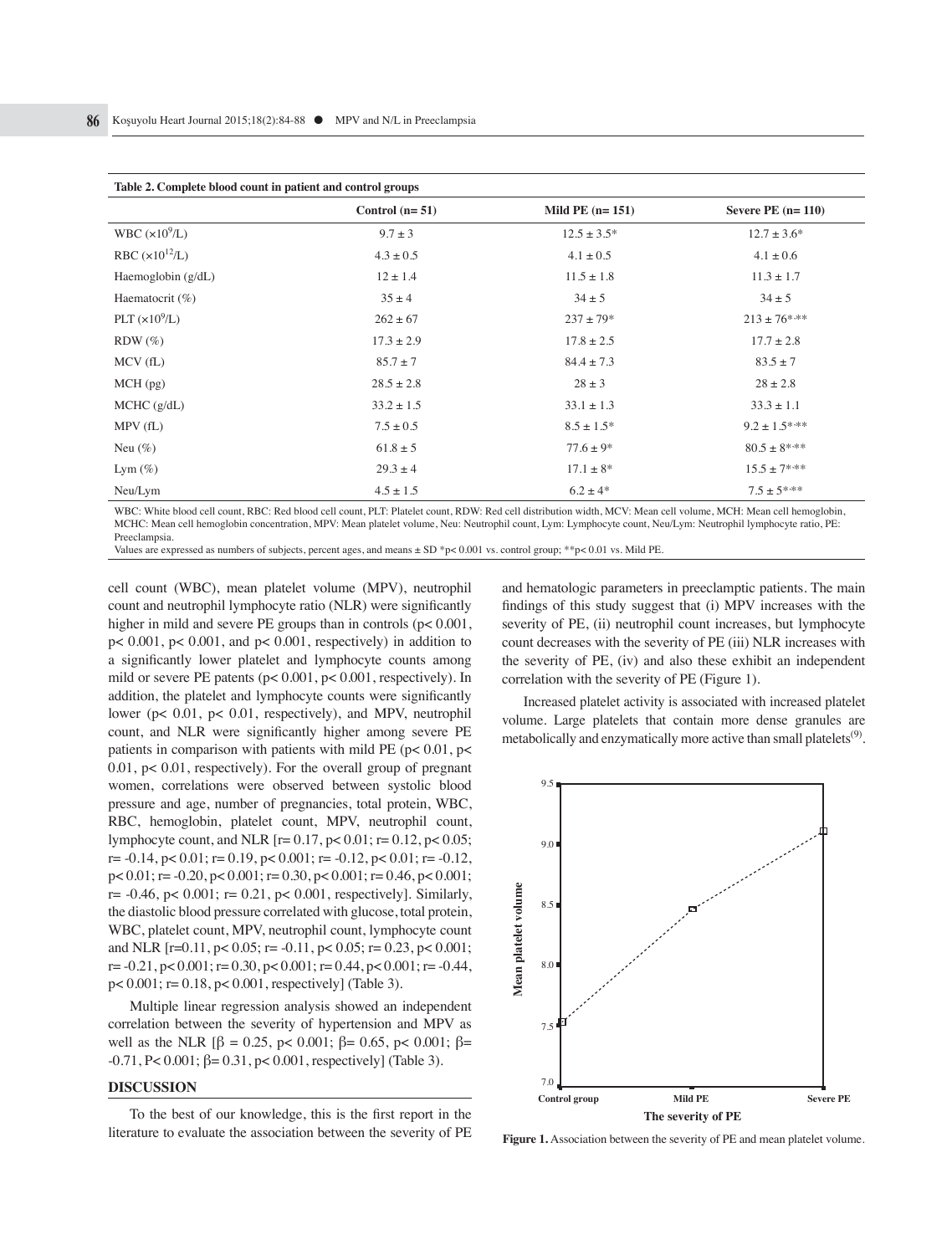| Table 3. Pearson correlation and linear regression analysis |                                               |                                                       |                                                 |  |  |
|-------------------------------------------------------------|-----------------------------------------------|-------------------------------------------------------|-------------------------------------------------|--|--|
|                                                             | Pearson's correlation coefficient<br>(Systol) | <b>Pearson's correlation coefficient</b><br>(Diastol) | Standardized $\beta$ regression<br>coefficients |  |  |
| Age (years)                                                 | $0.17**$                                      | 0.06                                                  |                                                 |  |  |
| NP(n)                                                       | $0.12*$                                       | 0.04                                                  |                                                 |  |  |
| Glucose $(mg/dL)$                                           | 0.05                                          | $0.11*$                                               |                                                 |  |  |
| BUN (mg/dL)                                                 | 0.07                                          | 0.08                                                  |                                                 |  |  |
| Kreatin (mg/dL)                                             | 0.004                                         | 0.03                                                  |                                                 |  |  |
| AST (U/L)                                                   | 0.04                                          | 0.06                                                  |                                                 |  |  |
| ALT(U/L)                                                    | 0.02                                          | 0.03                                                  |                                                 |  |  |
| LDH (U/L)                                                   | 0.09                                          | 0.09                                                  |                                                 |  |  |
| T.Bilirubin (mg/dL)                                         | 0.06                                          | 0.06                                                  |                                                 |  |  |
| T.Protein $(g/dL)$                                          | $-0.14**$                                     | $-0.11*$                                              |                                                 |  |  |
| Albumin $(g/dL)$                                            | $-0.11$                                       | $-0.10$                                               |                                                 |  |  |
| WBC $(x10^9/L)$                                             | $0.19***$                                     | $0.23***$                                             |                                                 |  |  |
| RBC $(x10^{12}/L)$                                          | $-0.12*$                                      | $-0.05$                                               |                                                 |  |  |
| Haemoglobin $(g/dL)$                                        | $-0.12*$                                      | $-0.03$                                               |                                                 |  |  |
| Haematocrit (%)                                             | $-0.10$                                       | $-0.05$                                               |                                                 |  |  |
| PTL $(x10^9/L)$                                             | $-0.20***$                                    | $-0.21***$                                            |                                                 |  |  |
| $RDW(\%)$                                                   | 0.073                                         | $-0.003$                                              |                                                 |  |  |
| MCV(fL)                                                     | $-0.09$                                       | $-0.09$                                               |                                                 |  |  |
| MCH (pg)                                                    | $-0.08$                                       | $-0.03$                                               |                                                 |  |  |
| MCHC(g/dL)                                                  | 0.02                                          | $-0.09$                                               |                                                 |  |  |
| MPV(fL)                                                     | $0.30***$                                     | $0.30***$                                             | $0.25***$                                       |  |  |
| $Neu(\%)$                                                   | $0.46***$                                     | $0.44***$                                             | $0.65***$                                       |  |  |
| $Lym(\%)$                                                   | $-0.46***$                                    | $-0.44***$                                            | $-0.71$ ***                                     |  |  |
| Neu/Lym                                                     | $0.21***$                                     | $0.18***$                                             | $0.31***$                                       |  |  |

NP: Number of pregnancies, BP: Blood pressure, AST: Aspartate aminotransferase, ALT: Alanine aminotransferase, LDH: Lactate dehydrogenase, BUN: Blood urea nitrogen, WBC: White blood cell, RBC: Red blood cell, PLT: Platelet count, RDW: Red cell distribution width, MCV: Mean cell volume, MCH: Mean cell hemoglobin, MCHC: Mean Cell hemoglobin concentration, MPV: Mean platelet volume, Neu: Neutrophil count, Lym: Lymphocyte count, Neu/Lym: Neutrophil lymphocyte ratio, HT: Hypertension.  $*p< 0.05, **p< 0.01, **p< 0.001.$ 

MPV, a determinant of platelet activation, has been recognized as an independent risk factor in HT and  $PE^{(8,10,11)}$ . Impaired platelet activation, both in the form of decreased platelet count and increased MPV, were associated with severity of HT in patients with PE in our study. Similar to our observations, Dundar et al. and Jaremo et al. reported a significant relationship between MPV and  $PE^{(7,8)}$ . Although the rapid turnover of platelets has been put forward as an explanation for this decrease in platelet count and increase in MPV, that study had a small sample size and did not investigate NLR.

Walker et al. found no significant differences in this regard among a group of pregnant women developing HT who were categorized into three groups based on the diastolic blood pressure value, while they observed a significant increase in MPV at least 1 week before HT became clinically apparent<sup> $(12)$ </sup>. Makuyana et al. observed no significant differences with respect to hematological parameters in 38 preeclamptic and 72 non-preeclamptic women<sup>(13)</sup>.

Ceyhan et al. reported comparable platelet counts and MPV among 56 preeclamptic, 8 severe pre-eclamptic, and 43 control subjects. However, in that study sample size was small and NLR was not investigated $(14)$ .

The normally observed activation in maternal circulating neutrophils in pregnancy is more marked in patients with PE<sup>(15--</sup> <sup>17)</sup>, probably due to elevated plasma levels of arachidonic acid in preeclamptic women<sup> $(18,19)$ </sup>. In our study, neutrophil count was also higher among patients with PE than among controls. Similarly, Bartl et al. observed a decrease in total lymphocyte count with increasing severity of  $PE^{(20)}$ .

Several previous studies also suggested that NLR may be utilized as a marker of mortality in cancer patients<sup> $(21,22)$ </sup>. Also in pre-eclamptic pregnancies, alterations in the function of neutrophils and lymphocyte are common. However, to our knowledge, no previous studies have examined the NLR in PE. The results of our study suggest that the increase in NLR